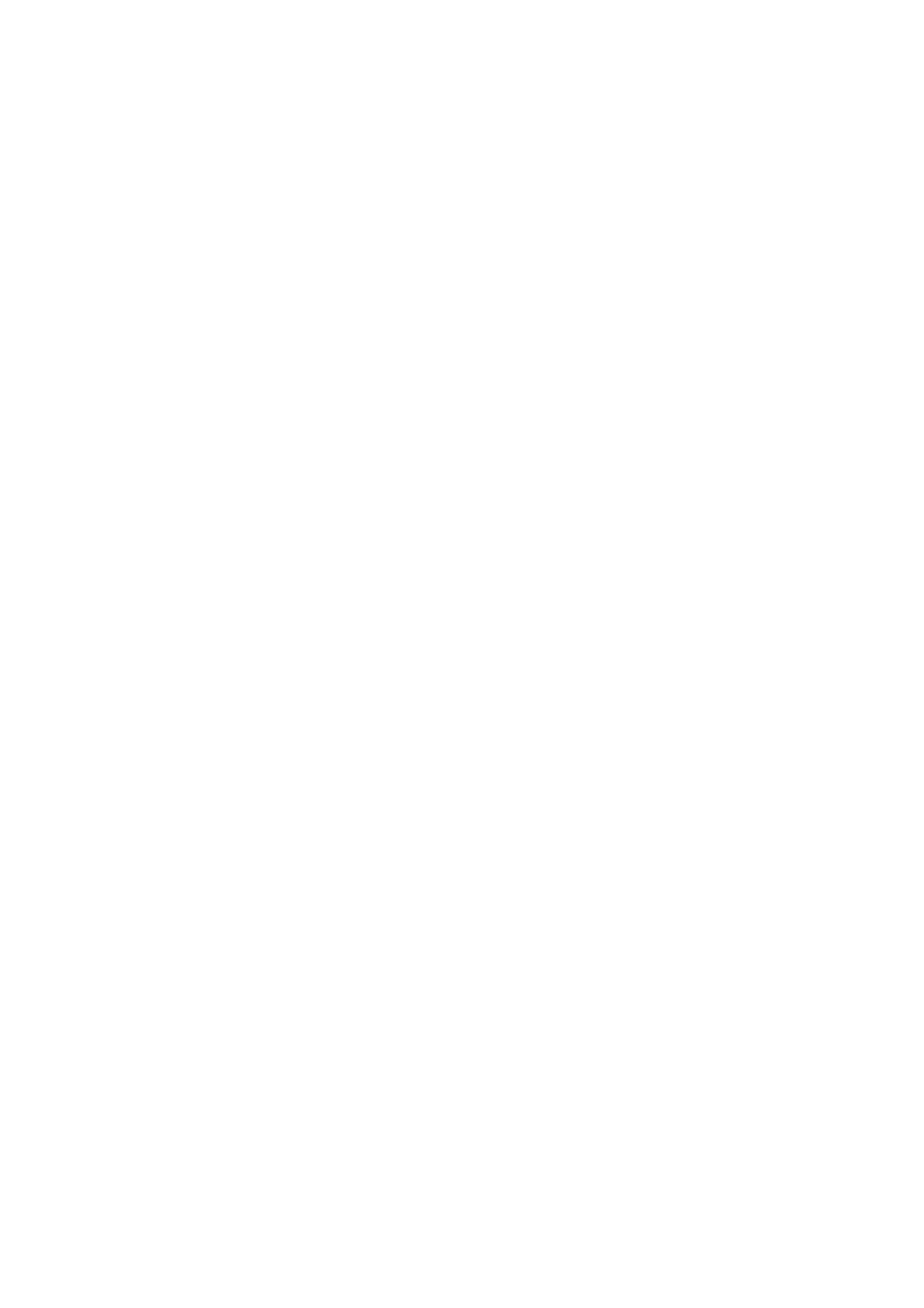# A **BILL** TO

Enable a competent adult who is suffering unbearably as a result of a terminal illness to receive medical assistance to die at his own considered and persistent request; and to make provision for a person suffering from a terminal illness to receive pain relief medication.

E IT ENACTED by the Queen's most Excellent Majesty, by and with the advice and consent of the Lords Spiritual and Temporal, and Commons, in this present **B** E IT ENACTED by the Queen's most Excellent Majesty, by and with consent of the Lords Spiritual and Temporal, and Commons, Parliament assembled, and by the authority of the same, as follows:

#### **1 Authorisation of assisted dying**

- (1) Subject to the provisions of this Act, it shall be lawful for a physician to assist a patient who is a qualifying patient, and who has made a declaration in accordance with this Act that is for the time being in force, to die.
- (2) For the purposes of this Act—
	- "assisted dying" means the attending physician, at the patient's request, either providing the patient with the means to end the patient's life or if the patient is physically unable to do so ending the patient's life;
	- "attending physician" means the physician who has primary responsibility for the care of the patient and the treatment of the patient's illness;
	- "competent" means having the capacity to make an informed decision, and "competence" shall be construed accordingly;
	- "consulting physician" means a consultant physician practising in the National Health Service who is qualified by speciality to make a professional diagnosis and prognosis regarding the patient's illness and who is independent of the attending physician;
	- "declaration" means a witnessed declaration in writing made by the qualifying patient in the form set out in the Schedule to this Act, as amended from time to time by regulations;
	- "incompetent" means not having the capacity to make an informed decision, and "incompetence" shall be construed accordingly;
	- "informed decision" means a decision by a qualifying patient to request medical assistance to die, which is based on an appreciation of the

*5*

*10*

*20*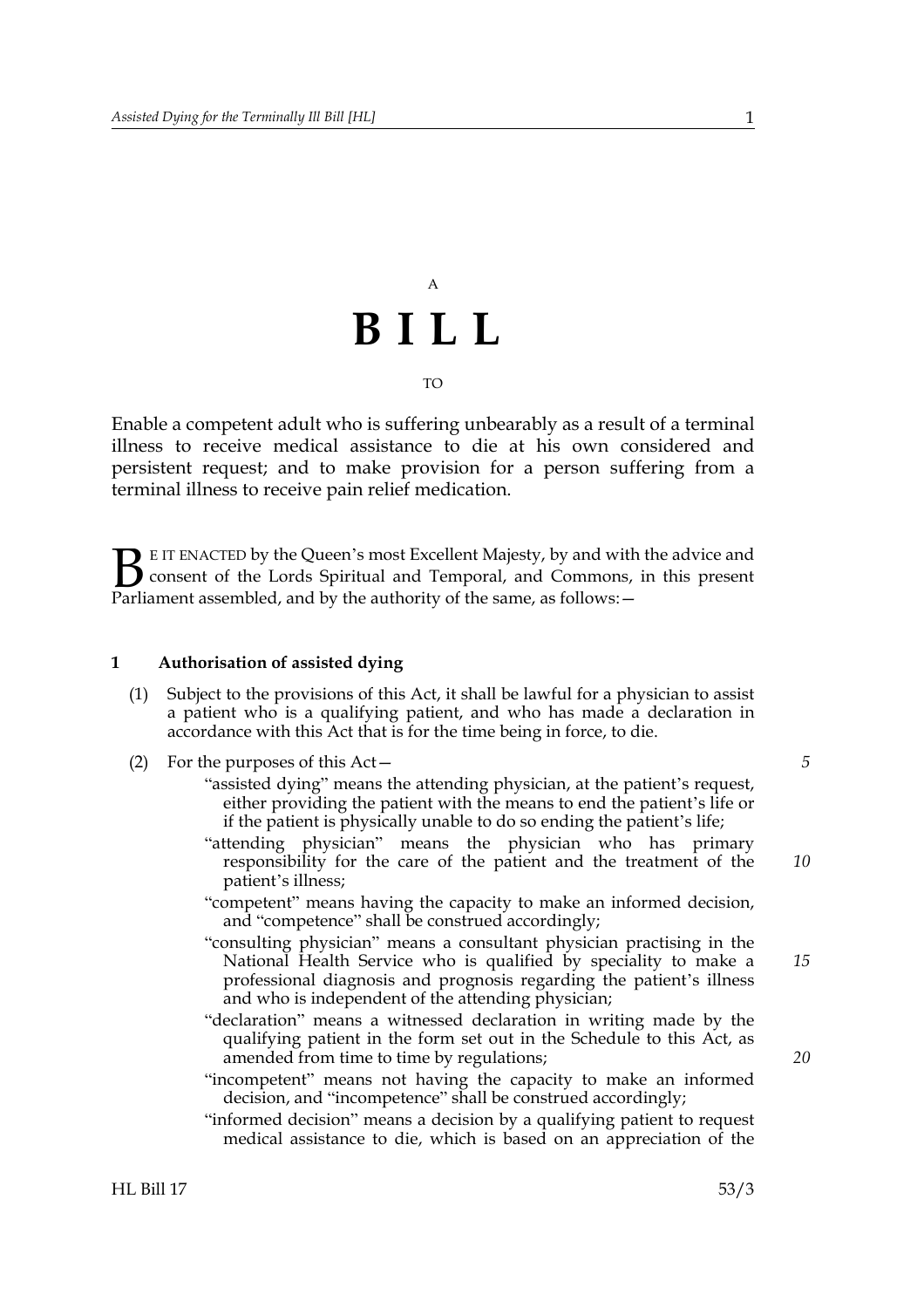relevant facts and after being fully informed by the attending physician, and the consulting physician (save in respect of (c) below),  $of$ 

- (a) his medical diagnosis;
- (b) his prognosis;
- (c) the process of being assisted to die; and
- (d) the alternatives, including, but not limited to, palliative care, care in a hospice and the control of pain;
- "medical care team" means a person or persons assisting the attending physician in the provision of medical care to a patient, and includes but without limitation a nurse or pharmacist; *10*
- "monitoring commission" means a commission set up by the Secretary of State to monitor the workings of this Act in a country or region forming a part of Great Britain;
- "patient" means a person who is under the care of a physician;
- "physician" means a registered medical practitioner;
- "qualifying conditions" means those conditions set out in sections 2, 3, 4 and 5;
- "qualifying patient" means a patient who has reached the age of majority, who has been resident in Great Britain for not less than twelve months as at the date of the declaration and in respect of whom all the qualifying conditions under sections 2, 3, 4 and 5 are met; *20*
- "terminal illness" means an illness which in the opinion of the consulting physician is inevitably progressive, the effects of which cannot be reversed by treatment (although treatment may be successful in relieving symptoms temporarily) and which will be likely to result in the patient's death within a few months at most;
- "unbearable suffering" means suffering whether by reason of pain or otherwise which the patient finds so severe as to be unacceptable and results from the patient's terminal illness; and "suffering unbearably" shall be construed accordingly;
- "waiting period" means that period of time between the date on which the patient first informed the attending physician that the patient wishes to be assisted to die in accordance with section 2(2)(a) and the date on which the patient is assisted to die, and such period shall not be less than 14 days in all; and
- "witness" means a person who signs by way of attestation a declaration made under section 4.

#### **2 Qualifying conditions**

- (1) Before the attending physician can assist a qualifying patient to die the conditions specified in this section and sections 3, 4 and 5 must be satisfied. *40*
- (2) The attending physician shall have—
	- (a) been informed by the patient that the patient wishes to be assisted to die;
	- (b) examined the patient and the patient's medical records and have no reason to believe the patient is incompetent; *45*
	- (c) made a determination that the patient has a terminal illness;
	- (d) concluded that the patient is suffering unbearably as a result of that terminal illness;

*5*

*15*

*25*

*30*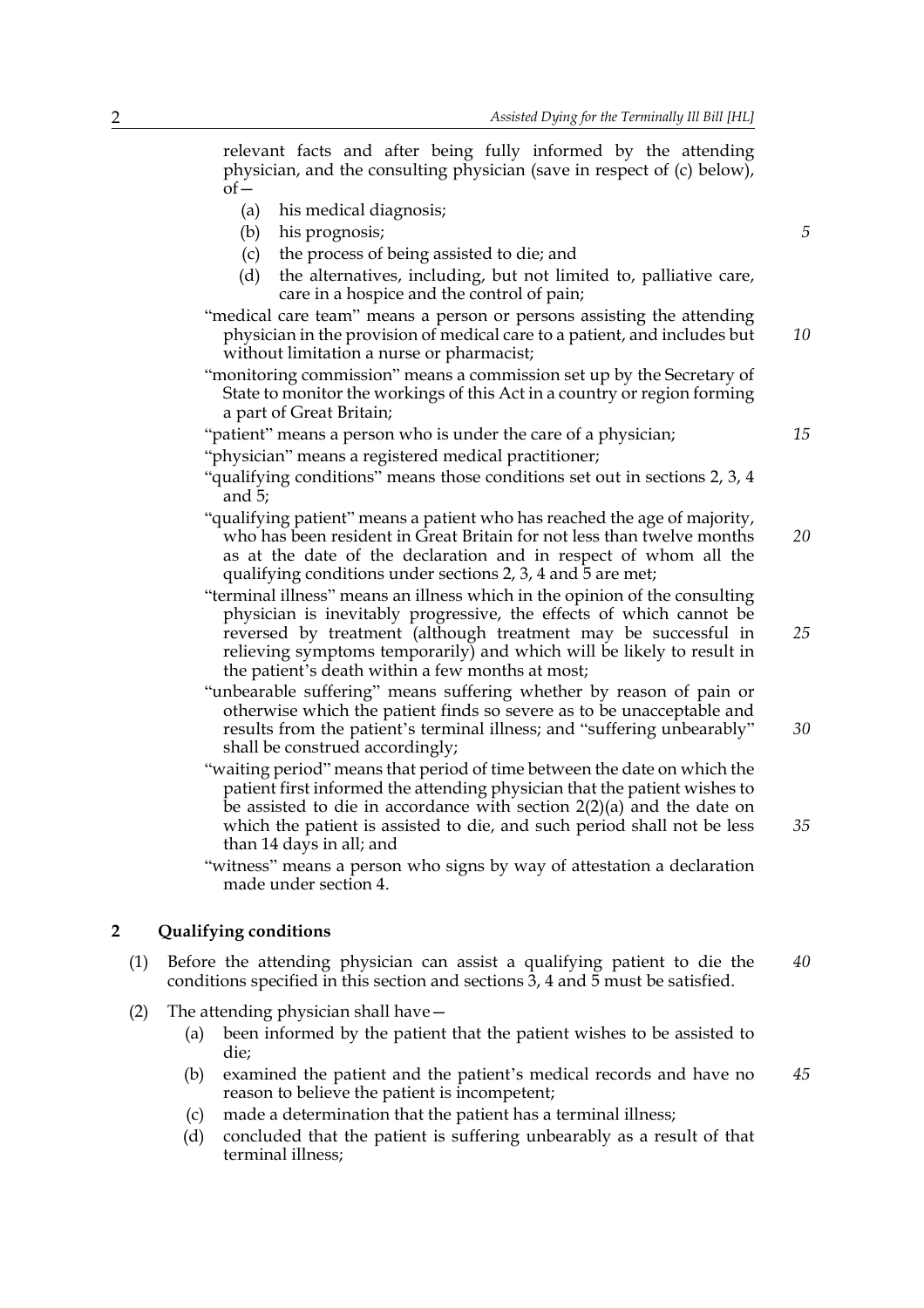- (e) informed the patient of  $-$ 
	- (i) his medical diagnosis;
	- (ii) his prognosis;
	- (iii) the process of being assisted to die;
	- (iv) the alternatives, including, but not limited to, palliative care, care in a hospice and the control of pain;
- (f) if the patient persists with his request to be assisted to die, satisfied himself that the request is made voluntarily and that the patient has made an informed decision; and
- (g) referred the patient to a consulting physician.
- (3) The consulting physician shall have—
	- (a) been informed by the patient that the patient wishes to be assisted to die;
	- (b) examined the patient and the patient's medical records and satisfied himself that the patient is competent;
	- (c) confirmed the diagnosis and prognosis made by the attending physician;
	- (d) concluded that the patient is suffering unbearably as a result of the terminal illness;
	- (e) informed the patient of the alternatives including, but not limited to, palliative care, care in a hospice and the control of pain; *20*
	- (f) if the patient still persists with his request to be assisted to die, satisfied himself that the request is made voluntarily and that the patient has made an informed decision; and
	- (g) advised the patient that prior to such assistance the patient will be required to complete a declaration which the patient can revoke. *25*

#### **3 Offer of palliative care**

- (1) The attending physician shall ensure that a specialist in palliative care who shall be a physician or nurse has attended the patient to discuss the option of palliative care.
- (2) Only once the requirements of sections 2(2), 2(3) and 3(1) have been satisfied may the patient make the declaration in the form set out in the Schedule.

# **4 Declaration made in advance**

- (1) When the conditions set out in sections 2 and 3 have been met, a patient who wishes to be assisted to die must make a declaration in the form set out in the Schedule.
- (2) The declaration must be witnessed by two individuals one of whom shall be a solicitor who holds a current practising certificate.
- (3) The solicitor may only witness the declaration if—
	- (a) the patient is personally known to the solicitor or has proved his identity to the solicitor; *40*
	- (b) it appears to the solicitor that the patient is of sound mind and has made the declaration voluntarily; and
	- (c) the solicitor is satisfied that the patient understands the effect of the declaration.

*15*

*5*

*10*

*30*

*35*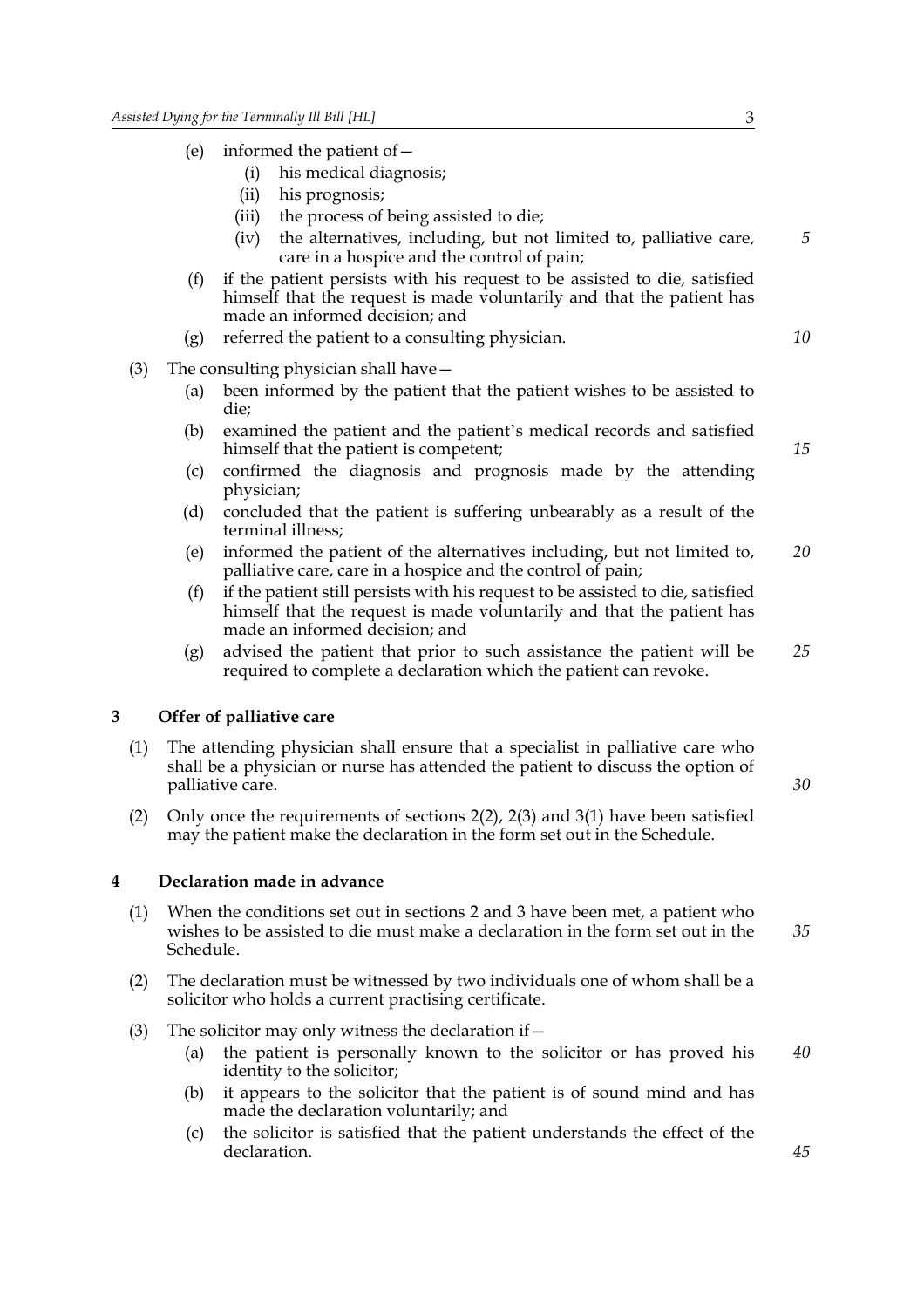- (4) The other witness may only witness the declaration if  $-$ 
	- (a) the patient is personally known to that witness or has proved his identity to that witness; and
	- (b) it appears to that witness that the patient is of sound mind and has made the declaration voluntarily.
- (5) The patient and witnesses shall sign and witness the declaration respectively at the same time and each in the presence of the others.
- (6) The attending or consulting physician, psychiatrist or member of the medical care team, or a relative or partner (by blood, marriage or adoption) of the qualifying patient signing this request may not witness the declaration.
- (7) No person who owns, operates or is employed at a health care establishment where the person is a patient or resident may witness the declaration.
- (8) The declaration shall come into force after the requisite waiting period has elapsed and shall remain in force (unless revoked) for six months.

### **5 Further duties of attending physician**

Before taking any step to assist the patient to die the attending physician shall have—

- (a) informed the patient of his right to revoke the declaration;
- (b) verified immediately before assisting the patient to die that the declaration is in force and that it has not been revoked by the patient; and
- (c) asked the patient immediately before assisting him to die whether he wishes to revoke the declaration.

# **6 Revocation of declaration**

- (1) A patient may revoke his declaration whether orally or in any other manner without regard to his physical or mental state. *25*
- (2) In the event of a declaration being revoked, the attending physician shall ensure that a note recording its revocation is made on the patient's file and that the declaration is removed from the patient's medical file and destroyed.

### **7 Duties of physicians, and conscientious objection**

- (1) No person shall be under any duty, whether by contract or by any statutory or other legal requirement, to participate in any diagnosis, treatment or other action authorised by this Act to which he has a conscientious objection.
- (2) If an attending physician whose patient makes a request to be assisted to die in accordance with this Act or to receive pain relief under section 15 has a conscientious objection as provided in subsection (1), he shall take appropriate steps to ensure that the patient is referred without delay to an attending physician who does not have such a conscientious objection. *35*
- (3) If a consulting physician to whom a patient has been referred in accordance with section  $2(2)(g)$  has a conscientious objection as provided in subsection (1), he shall take appropriate steps to ensure that the patient is referred without delay to a consulting physician who does not have such a conscientious objection.

*10*

*5*

*15*

*30*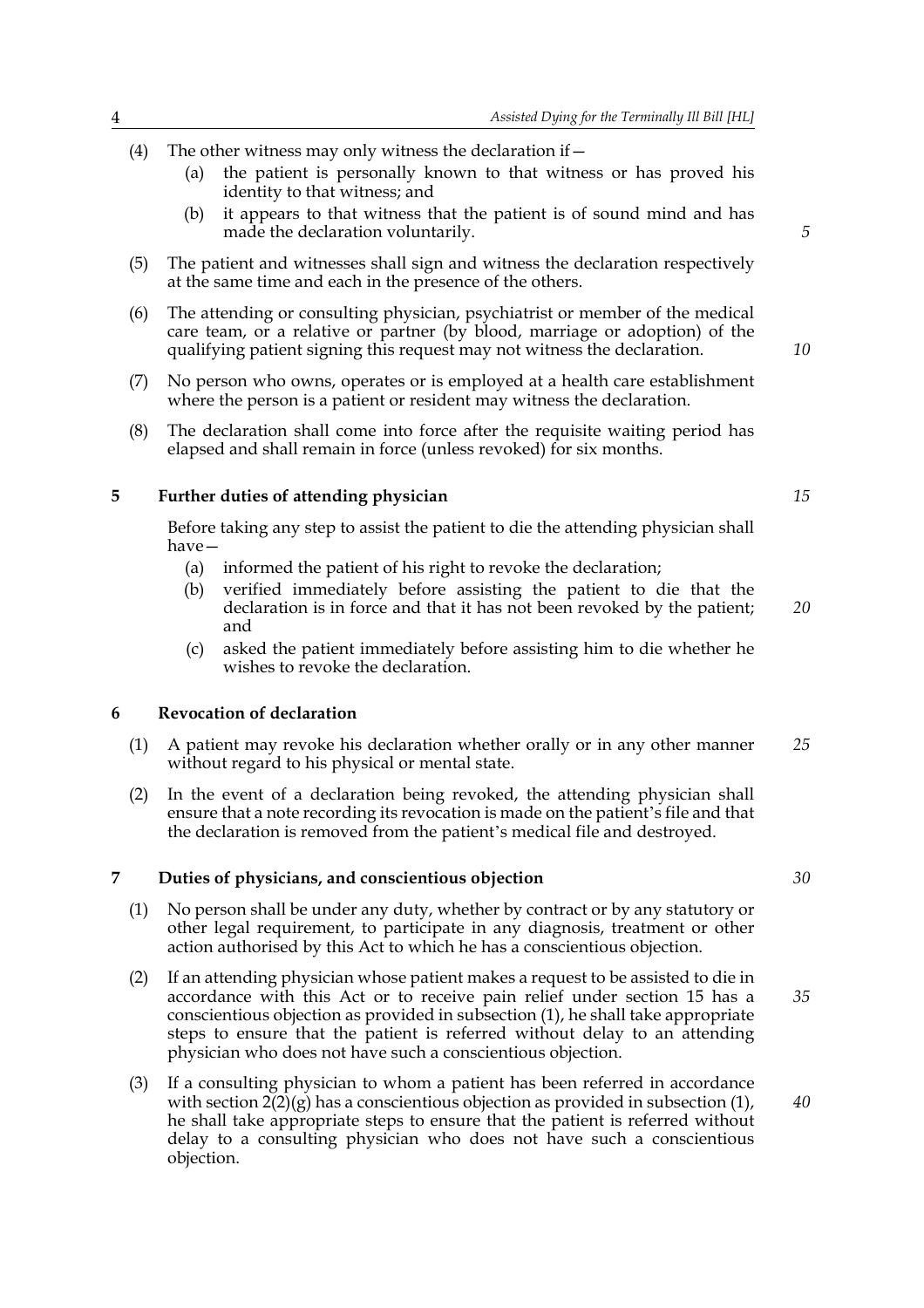#### **8 Psychiatric referral**

- (1) If in the opinion of either the attending or the consulting physician a patient who wishes to make or has made a declaration may not be competent, the attending physician shall refer the patient to a psychiatrist for a psychiatric opinion.
- (2) No assistance to end that patient's life may be given unless the psychiatrist has determined that the patient is not suffering from a psychiatric or psychological disorder causing impaired judgement, and that the patient is competent.

### **9 Notification of next of kin**

The attending physician shall recommend to the patient that the patient notifies his next of kin of his request for assistance to die. *10*

#### **10 Protection for physicians and other medical personnel**

- (1) A physician, acting in good faith, who assists a qualifying patient to die, or attempts to do so, in accordance with the requirements of this Act, shall not be guilty of an offence.
- (2) A member of a medical care team, acting in good faith, who helps a physician to assist a qualifying patient to die, or to attempt to do so, in accordance with what he reasonably believes to be the requirements of this Act, shall not be guilty of an offence.
- (3) A physician to whom subsection (1) applies or, as the case may be, a member of a medical care team to whom subsection (2) applies, shall be deemed not to be in breach of any professional oath or affirmation. *20*
- (4) No physician, psychiatrist or member of a medical care team may take any part whatsoever in assisting a qualifying patient to die, or in giving an opinion in respect of such a patient, nor may any person act as a witness, if he has grounds for believing that he will benefit financially or in any other way as the result of the death of that patient. *25*

### **11 Offences**

- (1) A person commits an offence if he wilfully falsifies or forges a declaration made under section 4 with the intent or effect of causing the patient's death. A person guilty of an offence under this subsection shall be liable, on conviction on indictment, to imprisonment for life or for any shorter term.
- (2) A witness commits an offence if he wilfully puts his name to a statement he knows to be false. A person guilty of an offence under this subsection shall be liable on conviction to imprisonment for a term not exceeding five years.
- (3) A person commits an offence if he wilfully conceals or destroys a declaration made under section 4. A person guilty of an offence under this subsection shall be liable on conviction to imprisonment for a term not exceeding five years.
- (4) A physician, psychiatrist, member of a medical care team or witness commits an offence if he contravenes the requirements of section 10(4). A person guilty of an offence under this subsection shall be liable on conviction to imprisonment for a term not exceeding five years.

*5*

*15*

*30*

*35*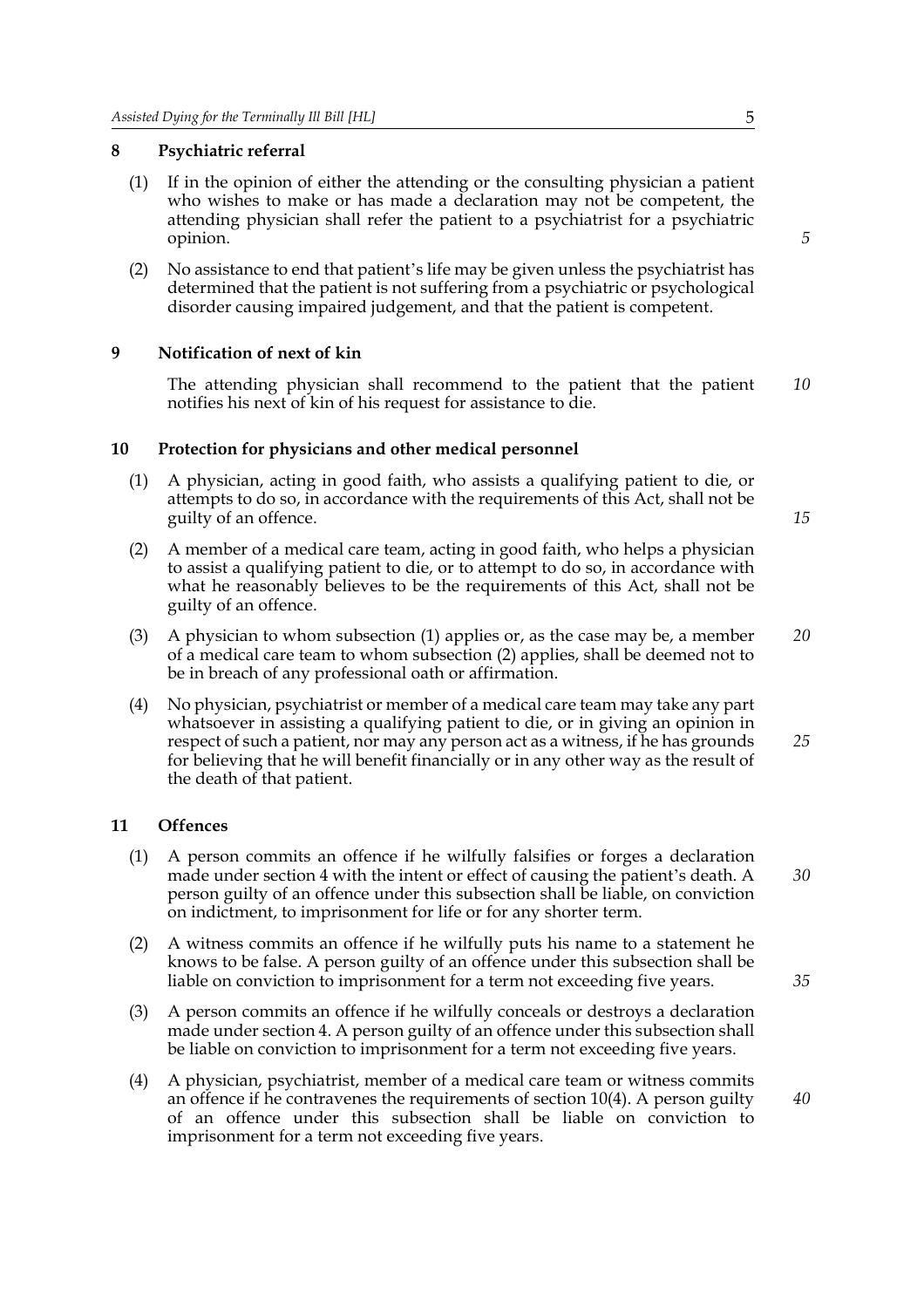(5) No provision of this Act shall be taken to affect a person's liability on conviction to criminal penalties for conduct which is inconsistent with the provisions of this Act.

# **12 Insurance**

No policy of insurance which has been in force for 12 months as at the date of the patient's death shall be invalidated by reason of a doctor having assisted a qualifying patient to die in accordance with this Act.

# **13 Requirements as to documentation in medical records**

(1) The attending physician shall ensure that the following are documented and filed in the patient's medical records—

*10*

*30*

*5*

- (a) all evidence, data and records which demonstrate that the qualifying conditions required under sections 2, 3, 4 and 5 have been met;
- (b) any oral or written requests by the patient for assistance to end his life;
- (c) the declaration; and
- (d) a note by the attending physician stating that he was satisfied, at the date and time of his having assisted the patient to die, that all requirements under this Act had been met and indicating the steps taken to carry out the declaration including the description and quantity of the medication prescribed. *15*
- (2) The attending physician shall send a full copy of the file to the monitoring commission for the country or region concerned within seven days of the qualifying patient having been assisted to die or of an attempt so to assist having been made. *20*

#### **14 Monitoring commission and reporting requirements**

- (1) There shall be established such number of monitoring commissions covering countries or regions forming part of Great Britain as the Secretary of State may determine, to review the operation of this Act and to hold and monitor records maintained pursuant to this Act. *25*
- (2) A monitoring commission shall consist of three members appointed by the Secretary of State, of whom—
	- (a) one shall be a registered medical practitioner;
	- (b) one shall be a legal practitioner; and
	- (c) one shall be a lay person having first hand knowledge or experience in caring for a person with a terminal illness.
- (3) If, in relation to a file sent to a monitoring commission in accordance with section 13(2), two of its members consider that the qualifying conditions have not been met, they shall refer the matter to the district coroner or in Scotland to the procurator fiscal for further investigation. *35*
- (4) A monitoring commission to which a file has been sent in accordance with section 13(2) shall confirm to the attending physician concerned whether the qualifying conditions have been met as soon as reasonably possible after the date of receiving such notification of the patient having been assisted to die whether or not such assistance led to the patient's death. *40*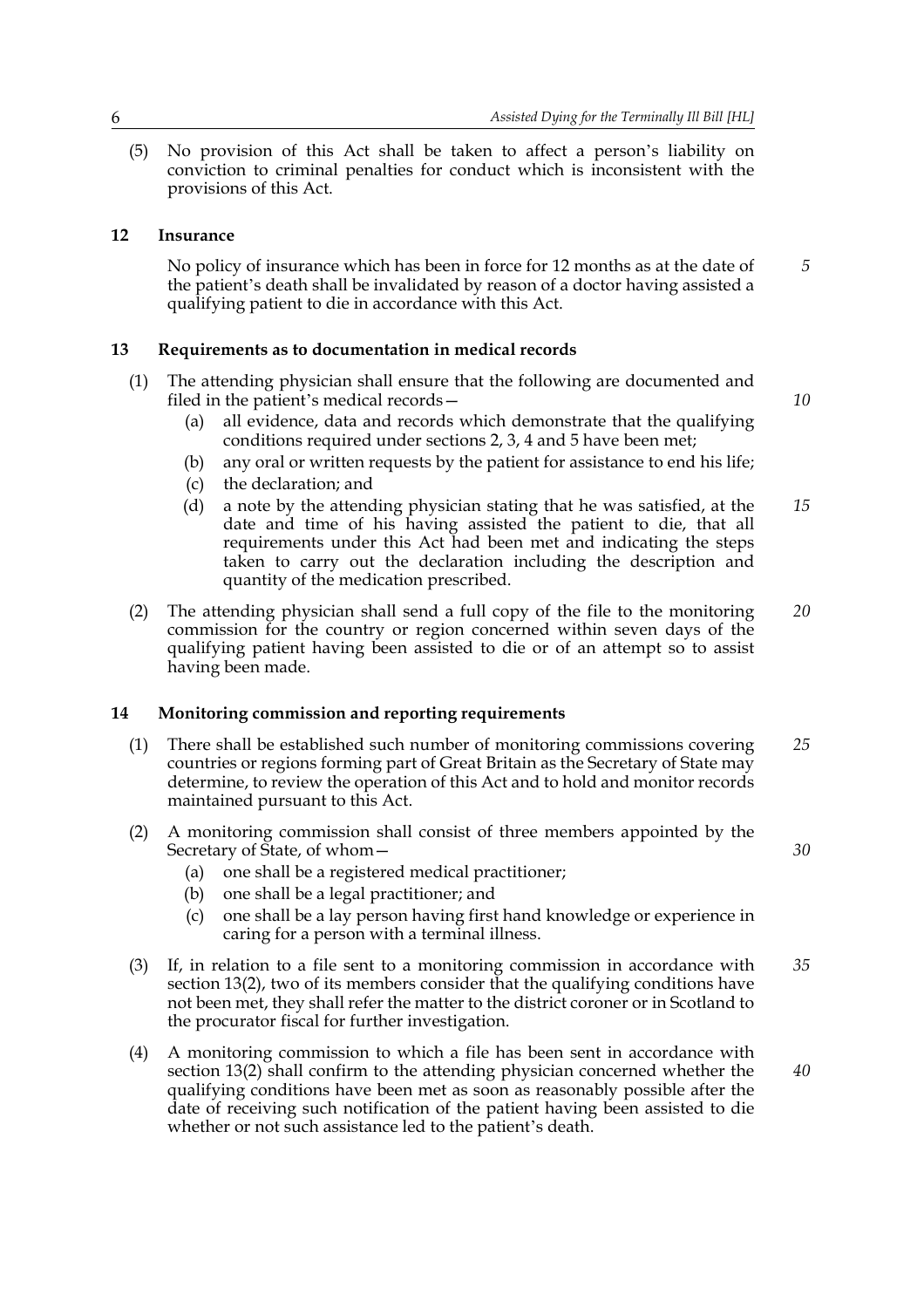(5) The Secretary of State shall publish an annual statistical report of information collected under this section.

#### **15 Administration of drugs to patients suffering severe distress**

A patient suffering from a terminal illness shall be entitled to request and receive such medication as may be necessary to keep him free as far as possible from pain and distress.

#### **16 Power to make regulations**

- (1) The Secretary of State may make regulations under this Act—
	- (a) to ensure the intent of this Act is carried out;
	- (b) determining classes of persons who may or may not witness a declaration made under section 4; *10*
	- (c) regulating the custody of records and the collection of information regarding the operation of this Act; and
	- (d) making provision about appointments to and the operation of the monitoring commissions.

*15*

*20*

*5*

- (2) The power to make regulations under this Act is exercisable by statutory instrument.
- (3) No statutory instrument may be made under this Act unless a draft of the instrument has been laid before, and approved by a resolution of, each House of Parliament.

**17 Short title and extent**

- (1) This Act may be cited as the Assisted Dying for the Terminally Ill Act 2004.
- (2) This Act does not extend to Northern Ireland.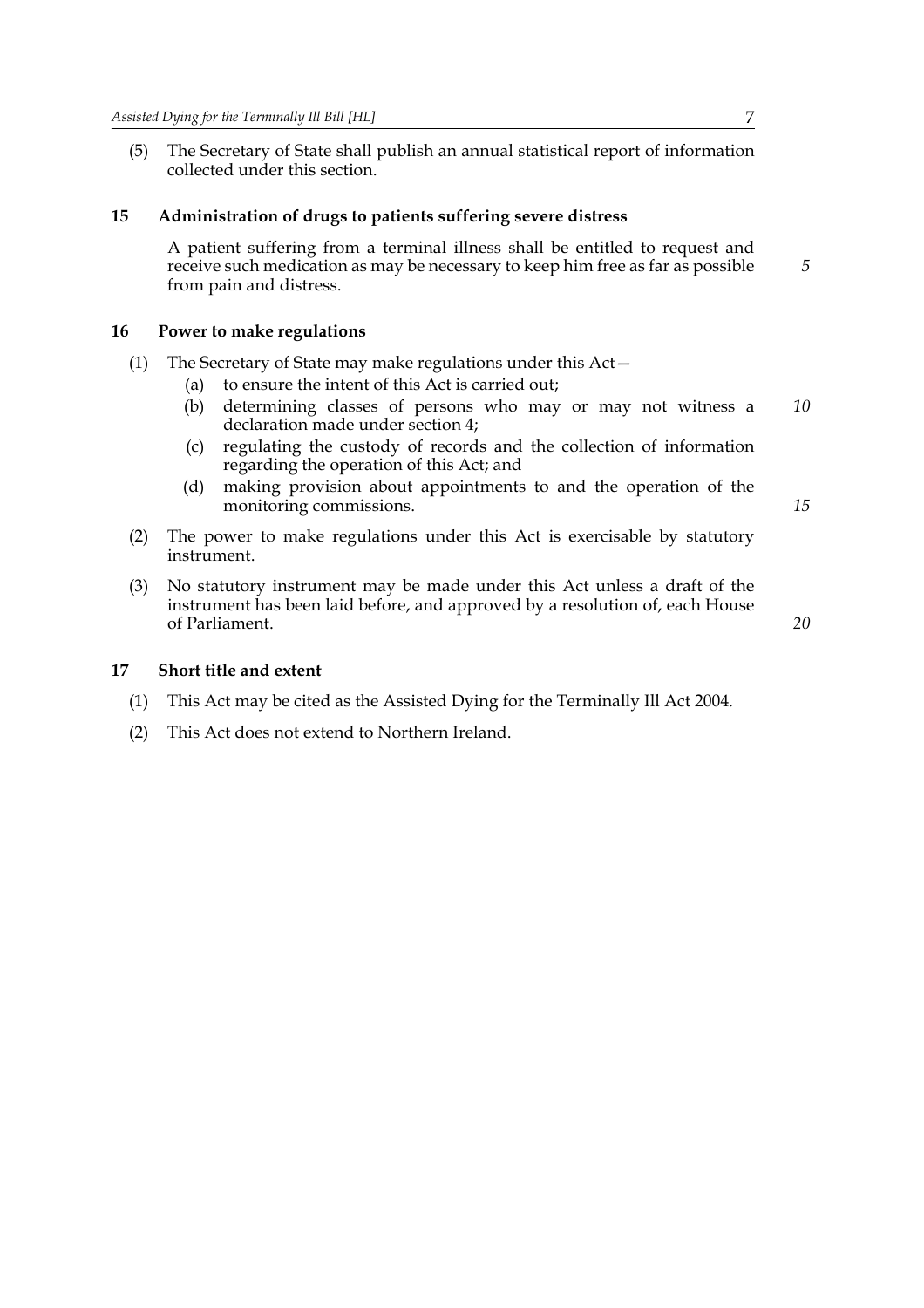|                                                                                                                                                                                                | SCHEDULE                                                                                                                                                                                                                                                                                                                                                                        |  |  |    |
|------------------------------------------------------------------------------------------------------------------------------------------------------------------------------------------------|---------------------------------------------------------------------------------------------------------------------------------------------------------------------------------------------------------------------------------------------------------------------------------------------------------------------------------------------------------------------------------|--|--|----|
| FORM OF DECLARATION                                                                                                                                                                            |                                                                                                                                                                                                                                                                                                                                                                                 |  |  |    |
|                                                                                                                                                                                                |                                                                                                                                                                                                                                                                                                                                                                                 |  |  |    |
|                                                                                                                                                                                                | by $[\begin{array}{c} \rule[1mm]{1mm}{1.2mm} \rule[1mm]{1mm}{1.2mm} \rule[1mm]{1mm}{1.2mm} \rule[1mm]{1mm}{1.2mm} \rule[1mm]{1mm}{1.2mm} \rule[1mm]{1mm}{1.2mm} \rule[1mm]{1mm}{1.2mm} \rule[1mm]{1mm}{1.2mm} \rule[1mm]{1mm}{1.2mm} \rule[1mm]{1mm}{1.2mm} \rule[1mm]{1mm}{1.2mm} \rule[1mm]{1mm}{1.2mm} \rule[1mm]{1mm}{1.2mm} \rule[1mm]{1mm}{1.2mm} \rule[1mm]{1mm}{1.2mm}$ |  |  |    |
|                                                                                                                                                                                                | of $[\_\_]$                                                                                                                                                                                                                                                                                                                                                                     |  |  | 5  |
|                                                                                                                                                                                                | I, ______________________, am an adult of sound mind who has been resident<br>in Great Britain for at least twelve months as at the date of this declaration.                                                                                                                                                                                                                   |  |  |    |
|                                                                                                                                                                                                | I am suffering from __________________, which my attending physician, Dr ______________, has determined is a terminal illness and which<br>has been confirmed by a consulting physician, Dr ___________________.                                                                                                                                                                |  |  | 10 |
| I have been fully informed of my diagnosis, prognosis, the process of being<br>assisted to die, and the alternatives, including palliative care, care in a<br>hospice and the control of pain. |                                                                                                                                                                                                                                                                                                                                                                                 |  |  |    |
|                                                                                                                                                                                                | I request that my attending physician assist me to die.                                                                                                                                                                                                                                                                                                                         |  |  |    |
|                                                                                                                                                                                                | I make this request voluntarily and without reservation.                                                                                                                                                                                                                                                                                                                        |  |  |    |
|                                                                                                                                                                                                | Please delete as appropriate:                                                                                                                                                                                                                                                                                                                                                   |  |  |    |
|                                                                                                                                                                                                | I have decided to inform / not to inform my family of my decision.                                                                                                                                                                                                                                                                                                              |  |  |    |
|                                                                                                                                                                                                | I understand that I have the right to revoke this declaration.                                                                                                                                                                                                                                                                                                                  |  |  |    |
|                                                                                                                                                                                                |                                                                                                                                                                                                                                                                                                                                                                                 |  |  |    |
|                                                                                                                                                                                                |                                                                                                                                                                                                                                                                                                                                                                                 |  |  | 20 |
| DECLARATION OF WITNESSES                                                                                                                                                                       |                                                                                                                                                                                                                                                                                                                                                                                 |  |  |    |
|                                                                                                                                                                                                | I declare that I am a solicitor with a current practising certificate and that the<br>patient signing this request:                                                                                                                                                                                                                                                             |  |  |    |
|                                                                                                                                                                                                | (a) is personally known to me or has proved his identity to me;                                                                                                                                                                                                                                                                                                                 |  |  |    |
| (b)                                                                                                                                                                                            | signed or made his mark confirming that this was his request in my<br>presence;                                                                                                                                                                                                                                                                                                 |  |  | 25 |
| (c)                                                                                                                                                                                            | appears to be of sound mind and to have made the declaration<br>voluntarily; and                                                                                                                                                                                                                                                                                                |  |  |    |
| (d)                                                                                                                                                                                            | appears to understand the effect of the declaration.                                                                                                                                                                                                                                                                                                                            |  |  |    |
|                                                                                                                                                                                                | Witness 1                                                                                                                                                                                                                                                                                                                                                                       |  |  | 30 |

Date

I declare that the person signing this request: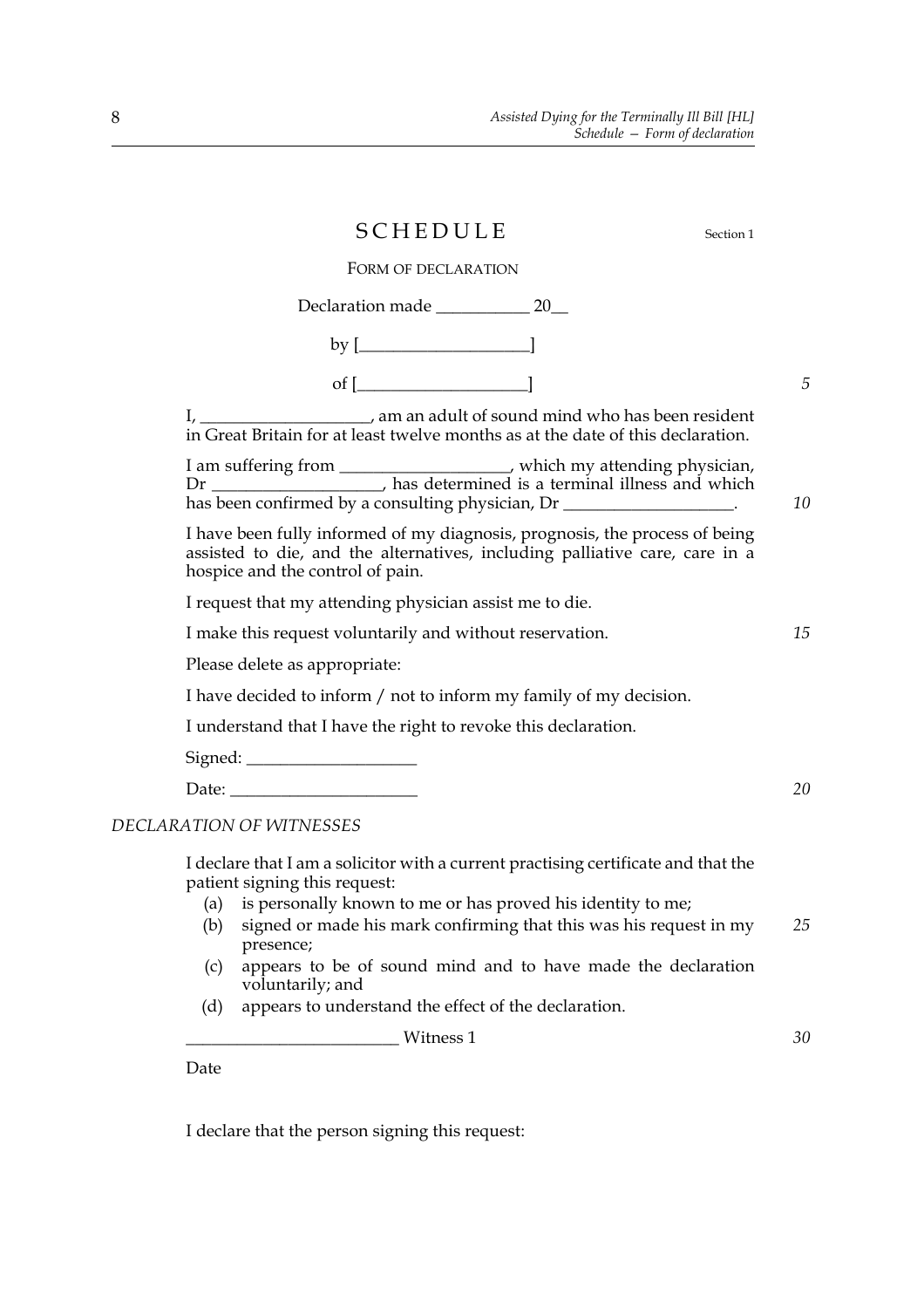- (a) is personally known to me or has proved his identity to me;
- (b) signed or made his mark confirming that this was his request in my presence; and
- (c) appears to be of sound mind and to have made the declaration voluntarily.

\_\_\_\_\_\_\_\_\_\_\_\_\_\_\_\_\_\_\_\_\_\_\_\_\_ Witness 2

Date

**Notes** 

- 1. One of the witnesses must be a solicitor with a current practising certificate who has satisfied himself that the patient understands the effect of the declaration. *10*
- 2. The patient and witnesses shall sign and witness the declaration respectively at the same time and each in the presence of the others.
- 3. The attending or consulting physician, psychiatrist or member of the medical care team, or a relative or partner (by blood, marriage or adoption) of the qualifying patient signing this request may not be a witness.
- 4. No person who owns, operates or is employed at a health care establishment where the person is a patient or resident may be a witness. *20*

9

*5*